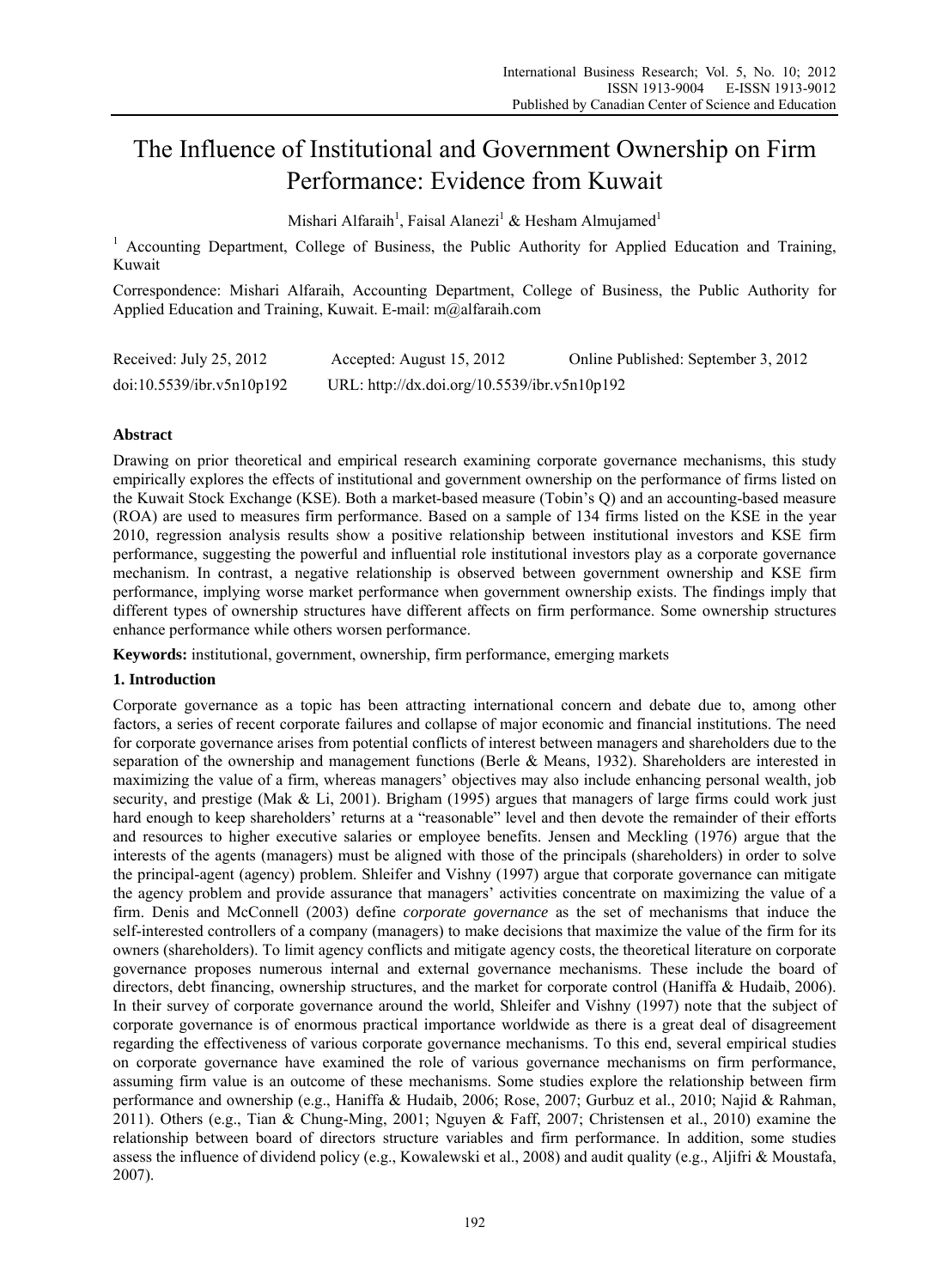The above review of the theoretical literature on corporate governance mechanisms demonstrates the importance of these mechanisms in limiting agency conflicts and mitigating agency costs. However, many empirical studies that examine this issue have been conducted in countries with highly developed markets. Shleifer and Vishny (1997) argue that in less developed markets, effective corporate governance mechanisms are practically nonexistent. In this context, the objective of this study is to explore the effects of institutional and government ownership on the performance of firms listed on the Kuwait Stock Exchange (KSE). Understanding the role of institutional and government ownership on firm performance allows an assessment of their current effectiveness as governance mechanisms as well as opportunities for potential improvements.

Using a sample of 134 firms listed on the KSE in 2010, this study examines how firm performance is related to institutional and government ownership. A forward-looking market-based measure (Tobin's Q) and an historical accounting-based measure (return on assets or ROA) are used to measure firm performance. Based on these markets and accounting measures, a significant positive relationship between institutional ownership and firm performance was detected. In contrast, a significant negative relationship between government ownership and firm performance was observed. The results are robust when controlled for board size, role duality, audit quality, dividend payouts, firm size, leverage, and industry category. The results provide partial support for the theoretical literature on corporate governance that concerns the effects of governance mechanisms on firm performance. Empirically, the results help clarify how effective institutional and government ownership as corporate governance mechanisms are in the Kuwaiti context in which highly concentrated ownership is predominant as the Kuwaiti listed companies are owned and controlled by few major shareholders.

The remainder of the paper is organized as follows: Section 2 briefly reviews ownership structures in Kuwait business environment. Section 3 discusses the theoretical and empirical literature on institutional and government ownership as corporate governance mechanisms and posits the hypotheses to be tested. Section 4 describes the data and methodological approach used. Section 5 discusses the empirical results and research findings. Section 6 presents the conclusions.

# **2. Ownership Structures in Kuwait Business Environment**

Kuwaiti firms listed on the KSE have different ownership structures (government, dominant family, individuals, institutional investors). Unlike Anglo-American practice, ownership in Kuwait generally is highly concentrated. Statistics showed that most the Kuwaiti listed companies are owned and controlled by few major shareholders. These shareholders are government and its agencies, institutional investors, dominant families and individuals. According to KSE regulations, stockholders of listed firms are required to disclose immediately to the KSE if their holding reaches (directly or indirectly) 5 per cent of company's capital. Similarly, listed firms should disclose immediately the names of shareholders whose ownership interest reaches 5 per cent of its total shares.

Al Mutairi (2011) conducts a study in 2009 on ownership structure in Kuwait. The study shows that the Kuwaiti government holds substantial equity ownership in the manufacturing (11.5%), services (11.22%) and investments (10.75%) industries. While it holds a small equity ownership in insurance (7.06%) and food (8.57%) industries. Institutional investors hold a large stake in services (17.23%), banking (28.70%) and manufacturing (28.05%) industries. Dominant families hold the largest shares in banking (27.10%) and manufacturing (16.07%) industries. While individuals have the substantial equity in investments (58.00%), food (58.01%), insurance (57.05%) and real estate (55.15%) industries.

# **3. Theoretical Background, Prior Studies, and Hypotheses Development**

This section discusses the theoretical background of the relationship between firm performance and institutional and government ownership. Based on a review of the literature, two research hypotheses are developed regarding the relationship between firm performances and ownership structure.

## *3.1 Institutional Ownership (INST)*

Agency theory concerns the behavior of principals (shareholders) and agents (managers) in light of the separation between ownership and firm control. The theory explains problems that arise when shareholders rely on managers to provide services on their behalf, due to the separation of ownership and control (Jensen and Meckling, 1976). If parties act in self-interest, the conflicts of interest between shareholders and managers increases. Due to these conflicts, agency costs arise.

It is widely argued that institutional investors are an important corporate governance mechanism that improves firm performance, as institutional investors have both the ability and the incentive to monitor and discipline corporate managers (Aljifri & Moustafa, 2007; Ping & Wing, 2011). Rose (2007) justifies the effectiveness of institutional investors as a corporate governance tool based on the grounds that institutional investors might discipline management, because the free-rider problem associated with dispersed ownership is alleviated. In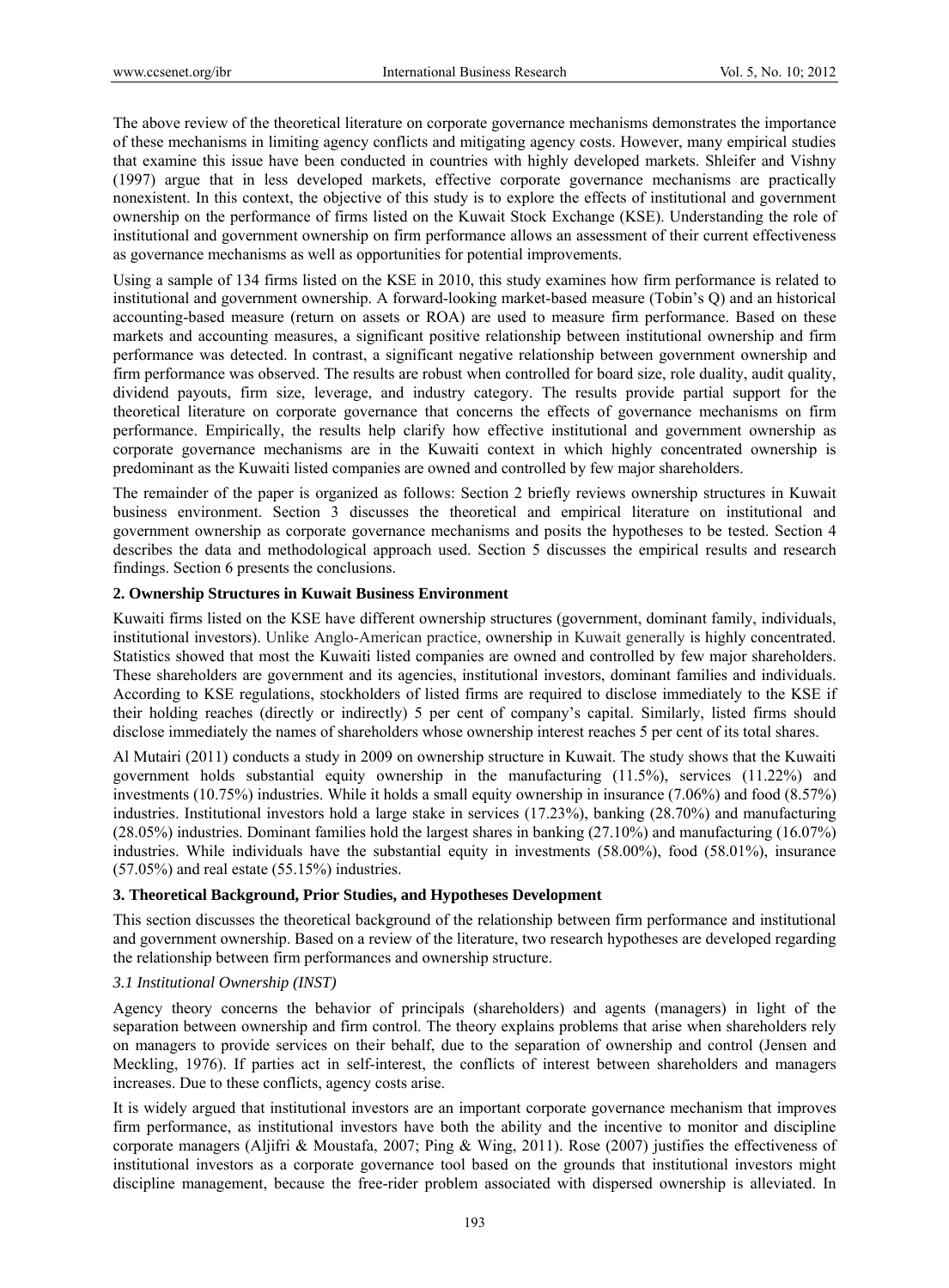addition, due to institutional investors' power to influence board decisions, absorb the cost of effective monitoring, and engage in active ownership, their presence might positively affect firm performance (Shleifer  $\&$ Vishny, 1997; Rose, 2007). However, Duggal and Millar (1999) challenge the ability of institutional investors to effectively monitor management and enhance firm performance. Similarly, Gorton and Kahl (1999) argue that ownership by institutional investors does not necessarily enhance firm performance because institutional investors may provide an insignificant monitoring role due to their own internal agency conflicts.

Although several prior empirical studies have explored the relationship between institutional ownership and firm performance using market and accounting performance measures, the nature of this relationship remains unclear. Some studies have found a positive and significant influence for institutional ownership on firm performance (e.g., Gurbuz et al., 2010; Jaafar & El Shawa, 2009), while others have found the opposite (e.g., Haniffa & Hudaib, 2006; Rose, 2007). Because institutional investors are considered an increasingly important control mechanism affecting corporate governance worldwide—one that has the potential to influence management activities and firm performance directly through their ownership and indirectly through their ability to trade their shares (Gillan & Starks, 2003)—this study uses institutional ownership as a proxy for a corporate governance mechanism of firms. Given the above, a positive influence for institutional ownership on firm performance is expected. This leads to hypothesis 1:

#### *H1: Institutional ownership is positively associated with firm performance.*

## *3.2 Government Ownership (GOV)*

The theoretical literature pertaining to the influence of government ownership on firm performance offers a broad spectrum of potential effects of government ownership. Generally, these studies contend that privately owned firms are more efficient and more profitable than otherwise-comparable state-owned firms in competitive markets (Megginson & Netter, 2001). Similarly, Najid and Abdul Rahman (2011) claim that state-owned firms generally lack sufficient entrepreneurial drive and tend to be politically rather than commercially motivated, which leads to a poor financial performance. Mak and Li (2001) argue that government tends to be less active in monitoring its investments; they claim the weaker accountability and monitoring of state-owned firms' financial performance, as well as easier access to financing, are likely to reduce the incentives of such firms to adopt strong governance mechanisms. However, some researchers posit that if government has dominate ownership in a firm, then government may have an incentive to monitor management closely and effectively, which reduces the agency costs for other shareholders and increases the firm's profitability (Bos, 1991). Similarly, Eng and Mak (2003) argue that state-owned firms tend to mitigate the problem of asymmetric information that results from imperfect information about the value of the firms given to investors and that such firms are also generally able to gain easier access to different sources of financing as compared with other firms. In addition, state-owned firms may face less pressure to comply with financial reporting regulations, which might motivate management to select accounting choices that improve firms' performance (Aljifri & Moustafa, 2007).

The findings of empirical studies regarding the influence of government ownership on firm performance present mixed results. For example, Aljifri and Moustafa (2007) find that government ownership has a positive and significant impact on the United Arab Emirates (UAE) firm performance. Similarly, Najid and Rahman (2011) find that government ownership has a positive, significant influence on the performance of Malaysian firms. In addition, Ang and Ding (2006) show that government-linked firms in Singapore have higher valuations as well as better corporate governance compared with nongovernment-linked firms. In contrast, in Chinese firms Xu and Wang (1999) find a negative relationship between firm performance and sizeable government ownership. Generally, empirical studies find that firm performance tends to benefit from some level of government ownership. In Kuwait, the government owns an interest in many listed firms. Such firms are more likely to enjoy the benefits associated with government ownership, such as close and effective monitoring, a reduction in agency cost, and easier access to financing. Therefore, it is reasonable to assume that the performance of KSE-listed firms will be positively affected by government ownership. This leads to hypothesis 2:

*H2: Government ownership is positively associated with firm performance.*

#### *3.3 Control Variables*

The literature identifies certain variables that may influence either corporate governance mechanisms or firm performance. Hence, it is important to control and isolate the potential effects of these variables on corporate governance and firm performance. Following the literature, board size (Christensen et al., 2010; Nguyen & Faff, 2007), role duality (Haniffa & Hudaib, 2006), audit quality (Aljifri & Moustafa, 2007), dividend payouts (Aljifri & Moustafa, 2007), firm size (Christensen et al., 2010; Gurbuz et al., 2010; Haniffa & Hudaib, 2006), firm leverage (Ibrahim & Samad, 2011; Najid & Abdul Rahman, 2011; Christensen et al., 2010), and industry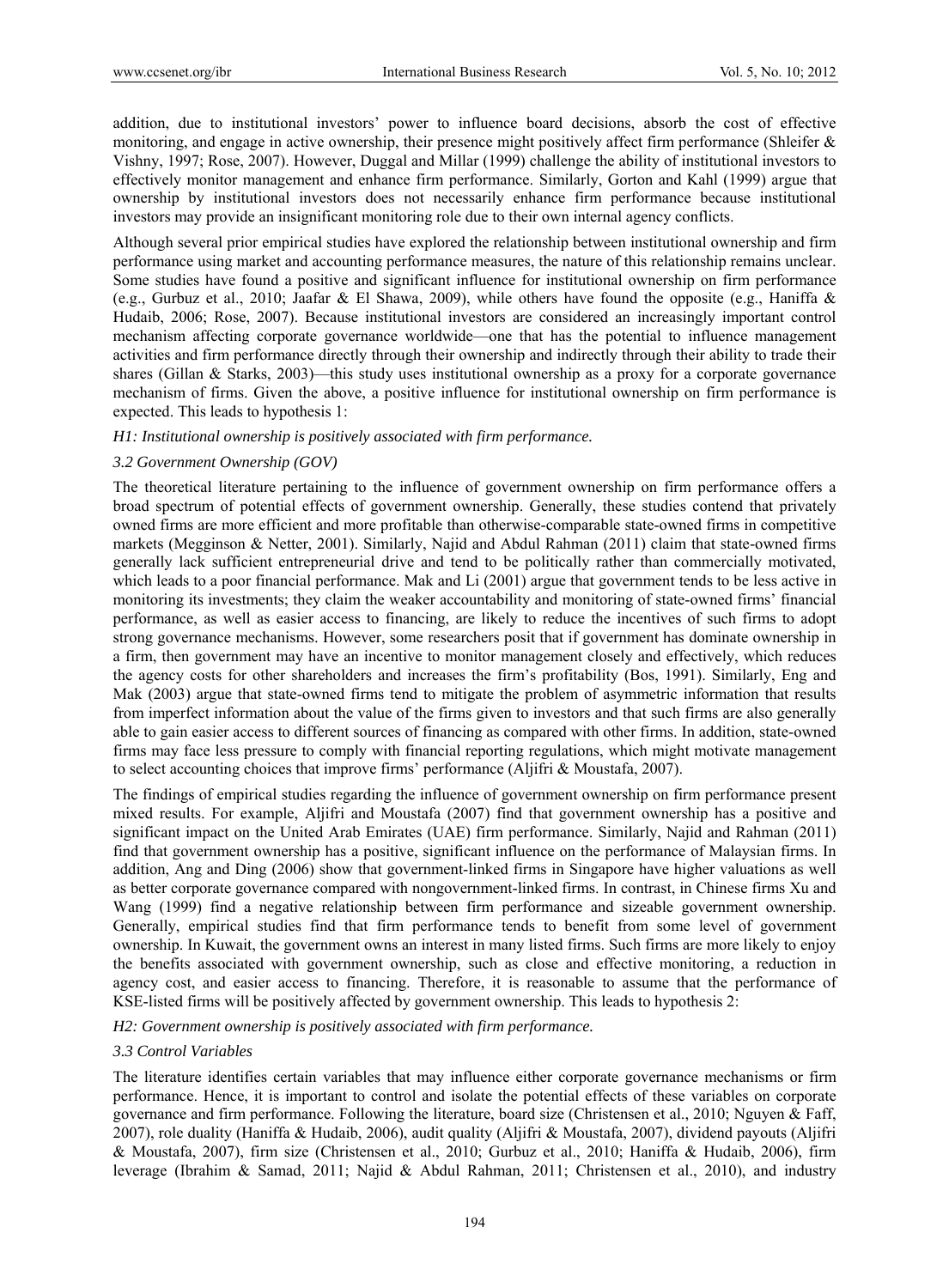categories (Rose, 2007; Haniffa & Hudaib, 2006) are used in this study as control variables to capture their impact on corporate governance mechanisms or firm performance.

## **4. Data and Methodology**

#### *4.1 Data*

The purpose of this study is to explore the effects of institutional and government ownership on the performance of firms listed on KSE in the year 2010. Consistent with prior literature, due to their financial characteristics, 67 financial firms were excluded from the sample. The final sample comprises the remaining 134 nonfinancial firms. All data required to investigate the influence of institutional and government ownership on the performance has been collected from the annual reports of KSE-listed firms. In addition, data about ownership, market values, board of director characteristics, and industry classification were obtained from the official website of Kuwait Stock Exchange (http://www.kse.com.kw).

#### *4.2 Measurement of Firm Performance*

In this study, a forward-looking market-based measure and an historical accounting-based measure are used as proxies to evaluate firms' financial performance. Tobin's Q, which is computed as the ratio of the market capitalization plus the total debt divided by the total assets of the firm, is a popular market-based measure that is widely used as a proxy for firm performance when studying the relationship between firm performance and corporate governance (Dybvig & Warachka, 2011). Tobin's Q as a market-based measure of firm performance is consistent with the efficient market hypothesis in which the market valuation of a firm measures the use of existing assets and future growth potential (Christensen et al., 2010). In addition, return on assets (ROA), which is the ratio of the net income divided by the total assets, is used as an accounting-based measure. Core et al., (2006) argue that ROA is a preferred proxy for firm performance because it is not affected by leverage, extraordinary items, and other discretionary items. In addition, ROA has more desirable distributional properties than the return on equity. Tobin's Q and ROA have been widely used in examining the relationship between firm performance and corporate governance (see Aljifri & Mohamed Moustafa, 2007; Rose, 2007; Christensen et al., 2010; Ibrahim & Samad, 2011).

#### *4.3 Control Variables and the Measurement of Corporate Governance*

To investigate the influence of institutional and government ownership on firm performance, institutional and government ownership levels are used as independent variables, board size, role duality, audit quality, dividend policy, firm size, firm leverage, and industry categories are used as control variables to capture their influence on corporate governance or firm performance. Table 1 provides the definition and measurement of the variables used in this study.

| Variable                      | Acronym            | <b>Measurement</b>                                                                                                                                                         |
|-------------------------------|--------------------|----------------------------------------------------------------------------------------------------------------------------------------------------------------------------|
| <b>Dependent Variables:</b>   |                    |                                                                                                                                                                            |
| Tobin's O                     | TQ.                | Ratio of the market value of equity plus the total debt divided by the total asset of the firm                                                                             |
| Return on Assets              | <b>ROA</b>         | Ratio of the net income divided by the total assets of the firm                                                                                                            |
| <b>Independent Variables:</b> |                    |                                                                                                                                                                            |
| Institutional Ownership       | <i><b>INST</b></i> | Proportion of the ordinary shares held by institutional investors that own at least 5% of the<br>firm shares to the total shares outstanding of the firm                   |
| Government Ownership          | GOV                | Proportion of the ordinary shares held by government that owns at least 5% of the firm<br>shares to the total shares outstanding of the firm                               |
| <b>Board Size</b>             | <b>BSIZE</b>       | Number of directors on the board of the firm                                                                                                                               |
| <b>Control Variables:</b>     |                    |                                                                                                                                                                            |
| Role Duality                  | <b>DUAL</b>        | A dummy variable that equals 1 if the CEO of the firm is also the chairman of the board, and<br>0 otherwise                                                                |
| Audit Type                    | <b>AUDIT</b>       | A dummy variable that equals 1 if a Big-4 auditing firms audits the firm's financial<br>statements, and 0 otherwise                                                        |
| Dividend Payout               | DP                 | Dividend-payout ratio: the ratio of the dividends per share to the earnings per share                                                                                      |
| Firm Size                     | SIZE               | The natural logarithm of total assets                                                                                                                                      |
| Firm Leverage                 | <b>LEVERAGE</b>    | The ratio of total debt to total assets                                                                                                                                    |
| <b>Industry Categories</b>    | <i>IND_INDUS</i>   | A dummy variable that equals 1 for firms in the industrial category, and 0 otherwise                                                                                       |
|                               | <i>IND_SERV</i>    | A dummy variable that equals 1 for firms in the service category, and 0 otherwise (the<br>omitted industry category when all categories are 0 is the Real Estate category) |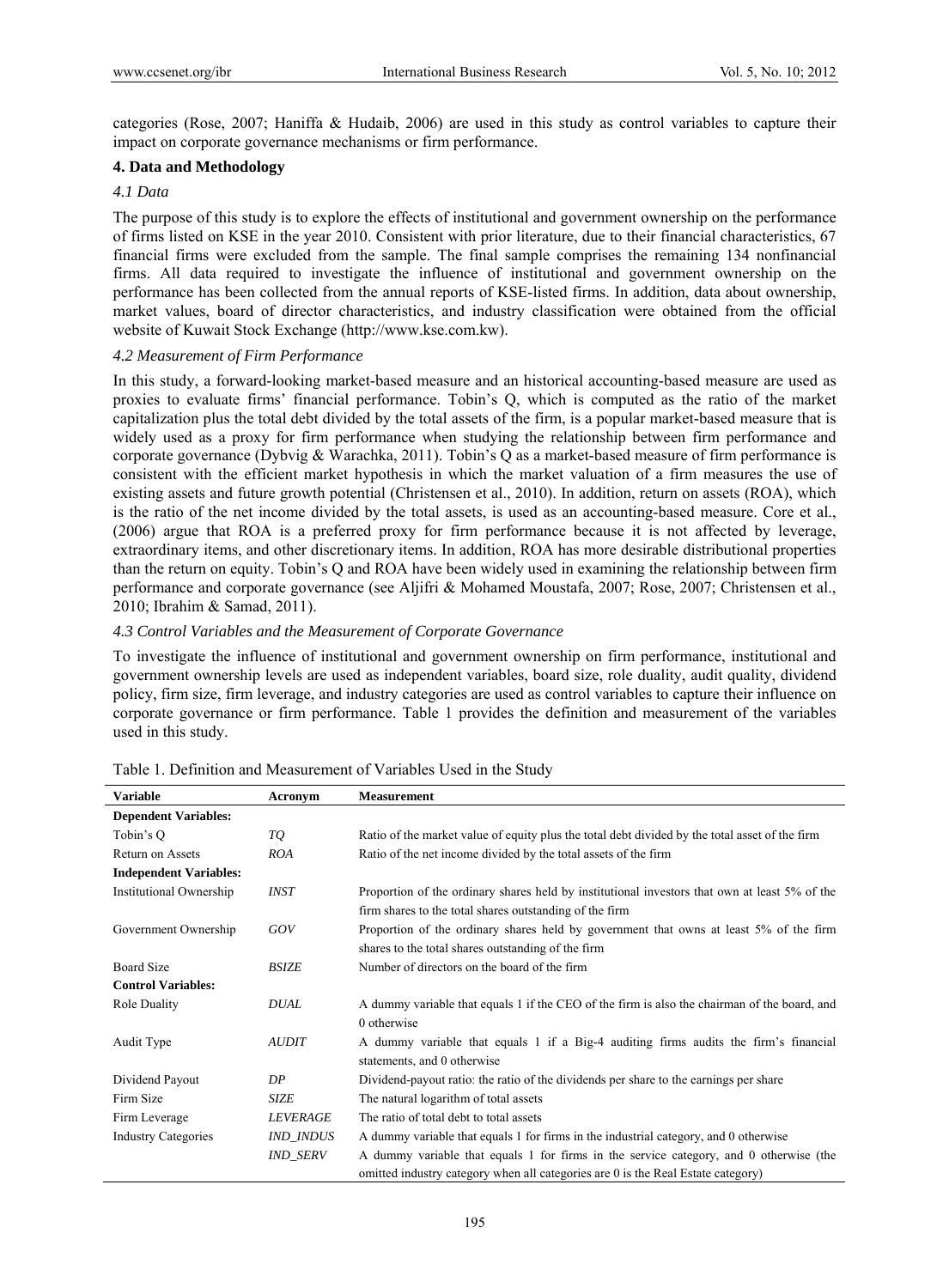#### *4.4 Regression Models*

Consistent with previous empirical studies that examine the relationship between firm performance and various corporate governance mechanisms, two multivariate regression models are developed and used as follows: *Model 1:* 

$$
TQ = \beta_0 + \beta_1 INST + \beta_2 GOV + \beta_3 BSIZE + \beta_4 DUAL + \beta_5 AUDIT + \beta_6 DP +
$$
  

$$
\beta_7 SIZE + \beta_8 LEVERAGE + \beta_9 IND \quad INDUS \quad i + \beta_{10} IND \quad SERV \quad i + \varepsilon_i
$$

*Model 2:* 

$$
ROA = \beta_0 + \beta_1 INST + \beta_2 GOV + \beta_3 BSIZE + \beta_4 DUAL + \beta_5 AUDIT + \beta_6 DP +
$$
  
 $\beta_7 SIZE + \beta_8 LEVERAGE + \beta_9 IND - INDUS_i + \beta_1 oIND - SERV_i + \varepsilon_i$ 

#### **5. Results**

#### *5.1 Descriptive Statistics*

Table 2 presents descriptive statistics for all variables used in this study. Panel A of Table 2 shows descriptive statistics for all continuous variables, while Panel B presents descriptive statistics for dummy variables. Panel A of Table 2 shows that the mean for Tobin's Q, which is a market-based performance measure, is 1.8, ranging from 0.40 to 4.41. For the accounting-based performance measure, Panel A shows that the mean of ROA is 0.03, ranging from –0.20 to 0.31. In addition, Panel A shows that the mean percentage of institutional investors that own at least 5% of the firm shares is 55%, suggesting concentrated institutional ownership in most KSE firms in 2010. In contrast to institutional ownership, the mean percentage of shares held by the government is only 3%. Furthermore, the descriptive statistics show that the board sizes range from 3 to 10, with a mean of 5.80. In addition, the dividend-payout ratio has a mean of 0.15, ranging from 0.00 to 1.29. Firm size varied significantly, ranging from KD 3.41 million to KD 3709.94 million, with a mean of KD 171.85 million. Due to the variation from normality, the non-normality was corrected with a natural logarithm transformation.

| Panel A:                   |       |                |            |         |
|----------------------------|-------|----------------|------------|---------|
| Variable                   | Mean  | Std. Deviation | Minimum    | Maximum |
| Tobin's O                  | 1.80  | 0.93           | 0.40       | 4.41    |
| Return on Assets           | 0.03  | 0.07           | $-0.20$    | 0.31    |
| Institutional Ownership    | 0.55  | 0.23           | 0.00       | 0.96    |
| Government Ownership       | 0.03  | 0.09           | 0.00       | 0.69    |
| <b>Board Size</b>          | 5.80  | 1.45           | 3          | 10      |
| Dividend Payout            | 0.15  | 0.30           | 0.00       | 1.29    |
| Firm Size                  | 11.17 | 1.28           | 8.13       | 15.13   |
| Firm Leverage              | 0.41  | 0.22           | 0.01       | 0.91    |
| Panel B:                   |       |                |            |         |
| Variable                   |       | Yes            | Percentage |         |
| Role Duality               |       | 60             | 44.78      |         |
| Audit Type - Big-4         |       | 61             | 45.52      |         |
| <b>Industrial Category</b> |       | 34             | 25.37      |         |
| Service Category           |       | 60             | 44.78      |         |
| Real Estate Category       |       | 40             | 29.85      |         |

| Table 2. Descriptive Statistics of Variables |  |  |  |  |
|----------------------------------------------|--|--|--|--|
|----------------------------------------------|--|--|--|--|

Note: N=134.

The results presented in Panel B of Table 2 indicate that 60 firms have CEO duality, while 76 firms have no CEO duality. The variation among firms concerning role duality could be attributed to the fact that in the Kuwaiti setting, KSE-listed firms are not legally required to separate the roles of chairman and managing director (Alanezi, 2011). In addition, Panel B shows that about 45% of KSE-listed firms were audited by Big-4 auditing firms.

The Pearson correlations among the independent variables are presented in Table 3. The results show that no pair-wise correlation coefficient exceeds 0.8, suggesting that multicollinearity is not likely to be a significant problem in interpreting the multiple regression results (Gujarati, 2003; Kennedy, 2003). Variance inflation factors (VIF) were also examined and found to be well within acceptable limits.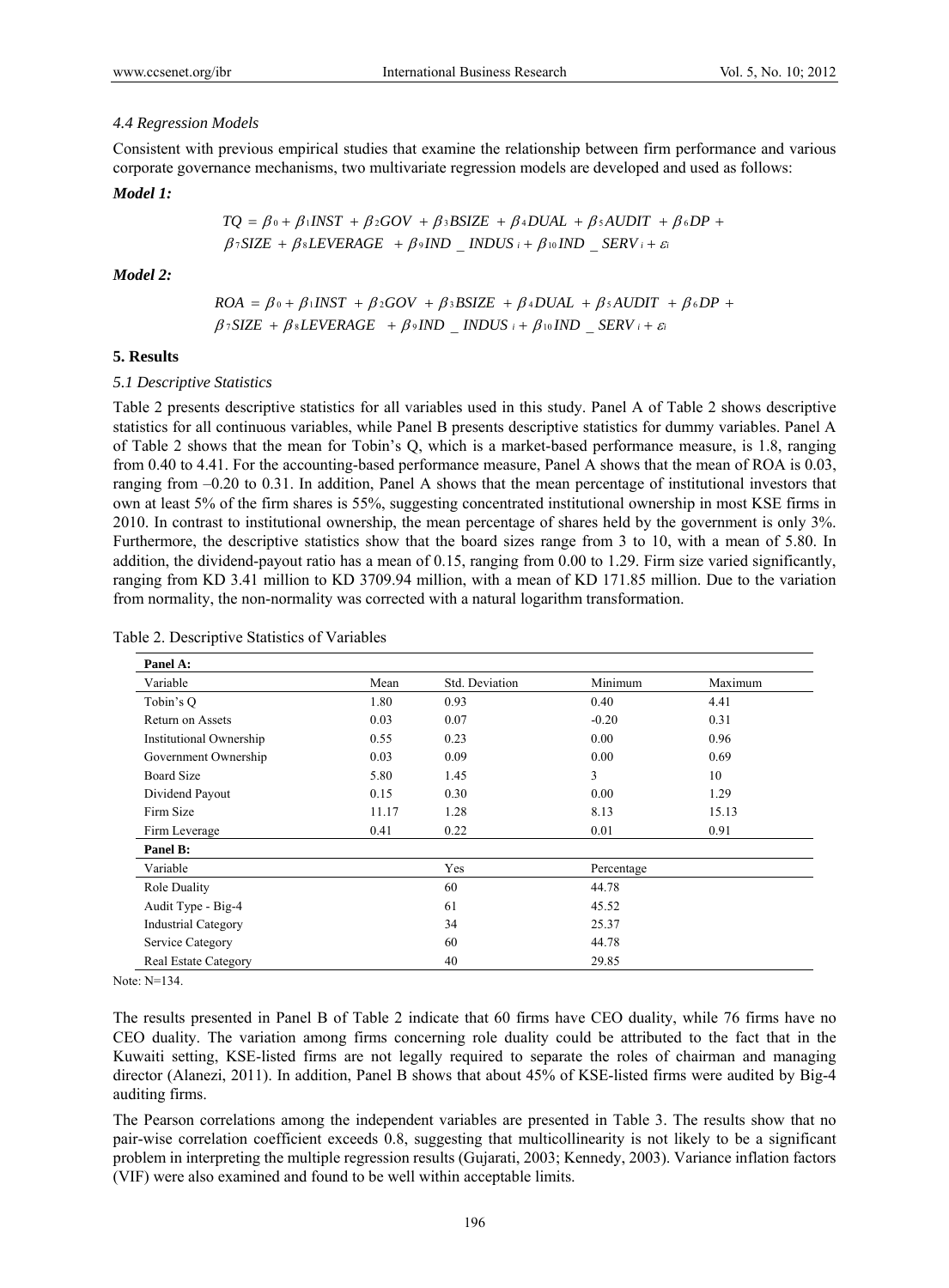| Independent Variable | Institutional Ownership | Government Ownership | Board Size | Dividend Payout | Firm Size |
|----------------------|-------------------------|----------------------|------------|-----------------|-----------|
| Government Ownership | 0.17                    |                      |            |                 |           |
| Board Size           | $-0.17*$                | $0.23**$             |            |                 |           |
| Dividend Payout      | $-0.03$                 | $0.34**$             | $0.28**$   |                 |           |
| Firm Size            | $-0.32**$               | 0.07                 | 0.14       | 0.08            |           |
| Firm Leverage        | $-0.11$                 | $-0.09$              | $0.36**$   | $-0.13$         | $0.48**$  |

#### Table 3. Bivariate Correlations among the Variables

Note: \*, \*\* Correlation is significant at  $\leq 0.05$  and 0.01 levels, respectively (2-tailed).

#### *5.2 Regression Results*

#### *Market-based performance measure*

Panel A of Table 4 provides the regression analysis results based on the market measure, Tobin's Q. It is evident that the ownership structure and corporate governance variables in combination are highly significant in explaining the variation in market performance  $(F = 7.518, p < 0.01)$ . The adjusted  $R<sup>2</sup>$  indicates that the ownership structure and corporate governance variables considered in this study explain 34% of the variations in market performance. Hypothesis 1 predicts that there is a positive influence of institutional ownership on firm performance. Table 4 shows this to be the case  $(p < 0.01)$ . Thus, the result suggests that the existence of institutional investors is associated with better market performance. This result is consistent with the notion of Ping and Wing (2011) and Rose (2007) that the existence of institutional investors might discipline management. In addition, this result supports the argument that due to their power to influence board decisions, absorb the cost of effective monitoring, and engage in active ownership, the presence of institutional investors might positively affect firm performance (Shleifer & Vishny, 1997). This finding is consistent with those of similar studies in other jurisdictions (e.g., Gurbuz et al., 2010; Jaafar & El Shawa, 2009).

Hypothesis 2 predicts that firm performance will be positively impacted by government ownership. Contrary to expectation, Table 4 shows that the Government Ownership coefficient, although significant  $(p < 0.05)$ , is negatively associated with market performance, implying worse market performance when government ownership exists. It was predicted that firms would enjoy benefits associated with government ownership, such as close and effective monitoring, reduction in agency costs, and easier access to financing. However, this does not seem to be the case for firms that are listed with the KSE. Although this result rejects hypothesis 2, it provides support for the argument of Najid and Abdul Rahman (2011) that government generally lacks sufficient entrepreneurial drive and tends to be politically rather than commercially motivated, which leads firms to a poor financial performance.

| Explaining Corporate Governance Based on Market and Accounting Performance Measures |                |                               |                  |                                       |  |
|-------------------------------------------------------------------------------------|----------------|-------------------------------|------------------|---------------------------------------|--|
|                                                                                     | Panel A:       |                               | Panel B:         |                                       |  |
|                                                                                     |                | Market Performance Measures   |                  | <b>Accounting Performance Measure</b> |  |
|                                                                                     | Tobin's Q      |                               | Return on Assets |                                       |  |
| Variable                                                                            | Coefficient    | t-statistic                   | Coefficient      | t-statistic                           |  |
| Intercept                                                                           | $-0.343$       | $-0.403$                      | $-0.863$         | $-3.286$ +++                          |  |
| Institutional Ownership                                                             | 0.018          | $2.641***$                    | 0.003            | $2.365***$                            |  |
| Government Ownership                                                                | $-0.022$       | $-2.355**$                    | $-0.002$         | $-0.883$                              |  |
| <b>Board Size</b>                                                                   | 0.057          | 0.964                         | 0.025            | 1.161                                 |  |
| Role Duality                                                                        | 0.048          | 0.311                         | $-0.043$         | $-0.987$                              |  |
| Audit Type                                                                          | 0.155          | 1.004                         | $-0.004$         | $-0.807$                              |  |
| Dividend Payout                                                                     | 0.010          | $2.207**$                     | 0.001            | $1.528*$                              |  |
| Firm Size                                                                           | 0.012          | 0.160                         | 0.058            | $2.535***$                            |  |
| Firm Leverage                                                                       | $-0.553$       | $-1.345*$                     | $-0.393$         | $-3.102***$                           |  |
| <b>Industrial Category</b>                                                          | 0.670          | $3.156++$                     | 0.135            | $2.068++$                             |  |
| Service Category                                                                    | 0.374          | $1.968+$                      | 0.124            | $2.115++$                             |  |
| N                                                                                   | $\mathbb{R}^2$ | F-statistic                   | $\mathbb{R}^2$   | F-statistic                           |  |
|                                                                                     | 0.391          | 7.518                         | 0.218            | 3.257                                 |  |
| 134                                                                                 | $Adj.R^2$      | $p$ -value ( <i>F</i> -stat.) | $Adj.R^2$        | $p$ -value ( <i>F</i> -stat.)         |  |
|                                                                                     | 0.339          | 0.000                         | 0.151            | 0.000                                 |  |

|  | Table 4. Multivariate Regression Analysis Results |
|--|---------------------------------------------------|
|  |                                                   |

Note: \*, \*\*, \*\*\* significant at the 0.10, 0.05, and 0.01 levels respectively (one-tailed).  $+, +, +++$  significant at the 0.10, 0.05, and 0.01 levels respectively (two-tailed).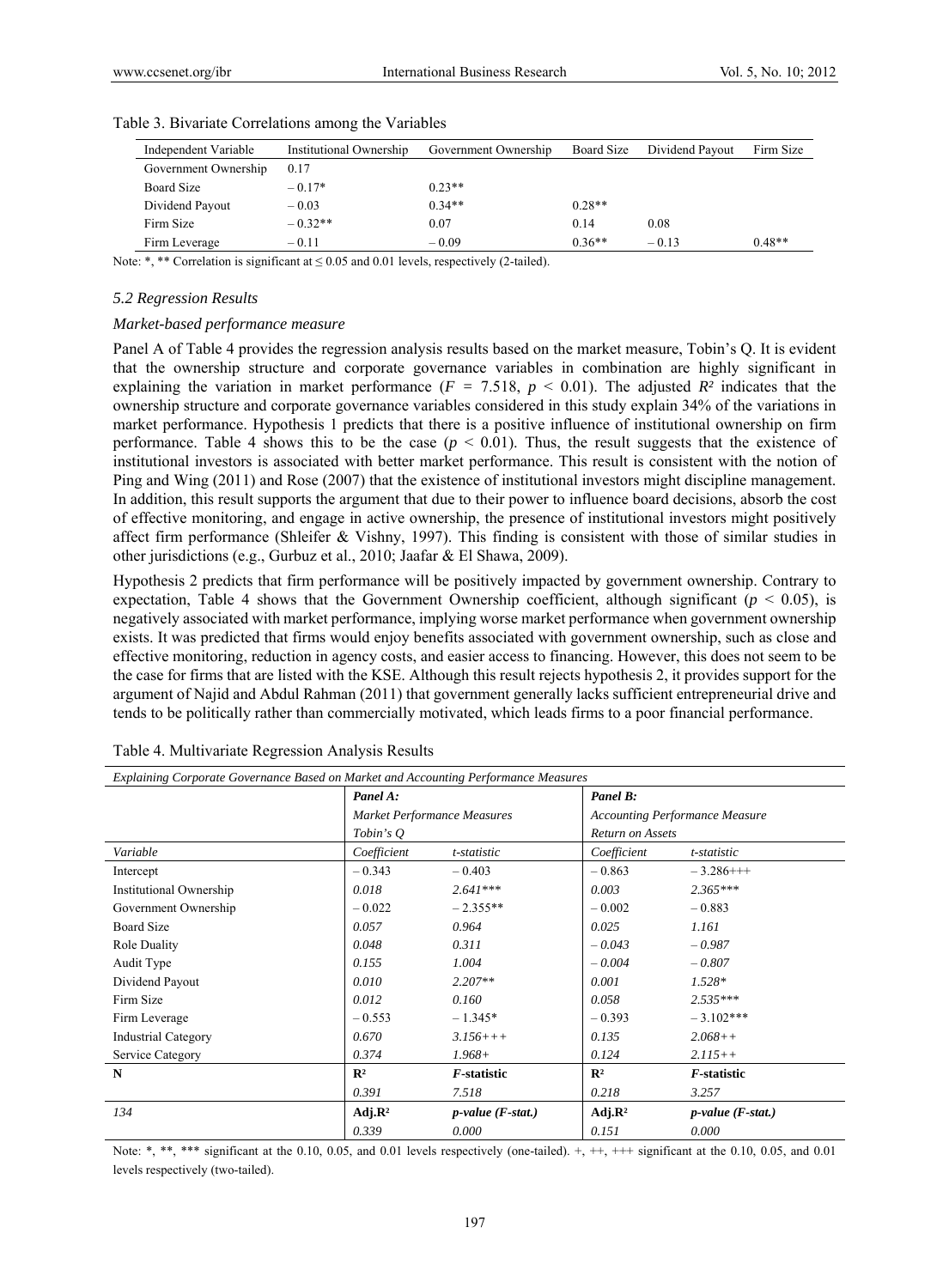Panel B of Table 4 provides the regression analysis results based on the accounting-based measure. Similar to the results obtained from the market-based measure model, these results document the significant affect of institutional ownership (*p* < 0.01) on firm performance. Similar to but weaker than the result based on the market measure, government ownership was found to be negatively, but insignificantly, associated with firm performance.

For control variables, the results show that the estimated coefficients for Board Size, Role Duality and Audit Quality are insignificant based on both market and accounting measures. The estimated coefficients for Dividend Payout are positive and significant based on both measures. Firm Size are positive and statistically significant based on the accounting measure, but not the market measure. The estimated coefficients for Leverage are negative and significant based on both market and accounting measures. The findings indicate that the coefficient estimates of all the industry categories are significant.

#### **6. Conclusions**

The review of the theoretical and empirical literature on corporate governance mechanisms demonstrates the importance of governance mechanisms in limiting agency conflicts and mitigating agency costs. In this context, the objective of this study is to explore the effects of institutional and government ownership on the performance of firms listed on the KSE. A market-based measure (Tobin's Q) and an accounting-based measure (ROA) are used to assess firm performance. Based on a sample of 134 firms listed on the KSE in 2010, the results of regression analysis show a positive relationship between institutional investors and KSE firm performance, suggesting the powerful and influential role that institutional investors play as a corporate governance mechanism. In contrast, the results show a negative relationship between government ownership and KSE firm performance, implying a worse market performance for firms when government ownership exists and supporting the notion that government generally lacks sufficient entrepreneurial drive and tends to be politically rather than commercially motivated. In addition, the results show a positive relationship between dividend payouts and firm performance, implying that firm performance tends to be better with higher dividend payouts. An insignificant relationship was observed between board size, role duality, and audit quality and KSE firm performance, suggesting the weakness of these corporate governance mechanisms in influencing firm performance. These results are robust when controlling for firm size, leverage, and industry category. The results of this study provide partial support for the theoretical literature on corporate governance concerning the effects of governance mechanisms on firm performance. In addition, it contributes to the empirical literature by highlighting how effective some corporate governance mechanisms are in an emerging market in which highly concentrated ownership is predominant.

The study findings have important implications. The findings imply that different types of ownership structures have different affects on firm performance. Some ownership structures enhance performance while others worsen performance. Finding a negative relationship between government ownership and firm performance raises serious questions about the effectiveness of government in monitoring its own firms. One limitation of this study could be attributed to the proxies used to measure firm performance as they may fail to capture the role of some corporate governance mechanisms, such as board structure variables. In addition, there is always the possibility of omitting other governance mechanisms that would assist in explaining variations in firm performance. Future research could examine additional governance mechanisms. Due to data limitations, the results of this study are based on data from a one-year period. Future research could investigate the change in the relationship between governance mechanisms and firm performance.

#### **Acknowledgement**

This work was supported by the Public Authority for Applied Education & Training – Kuwait/Research Grant no. BS-11-10.

#### **References**

- Afshan, N., Chhetri, P., & Pradhan, S. (2011). Board, Ownership Structure & Pay and Firm Performance: A Literature Review. *IUP Journal of Corporate Governance, 10*(2), 82-92.
- Al Mutairi, M. (2011). Corporate Finance Decisions, Governance, Environmental Concerns and Performance in Emerging Markets: the Case study of Kuwait. (Unpublished PhD Thesis). University of Wollongong, Australia.
- Alanezi, F. (2011). Composition of Corporate Board of Directors and Voluntary Disclosure in the Annual Reports : The Case of Kuwait. *Arab Journal of Administrative Sciences, 18*(1), 135-163.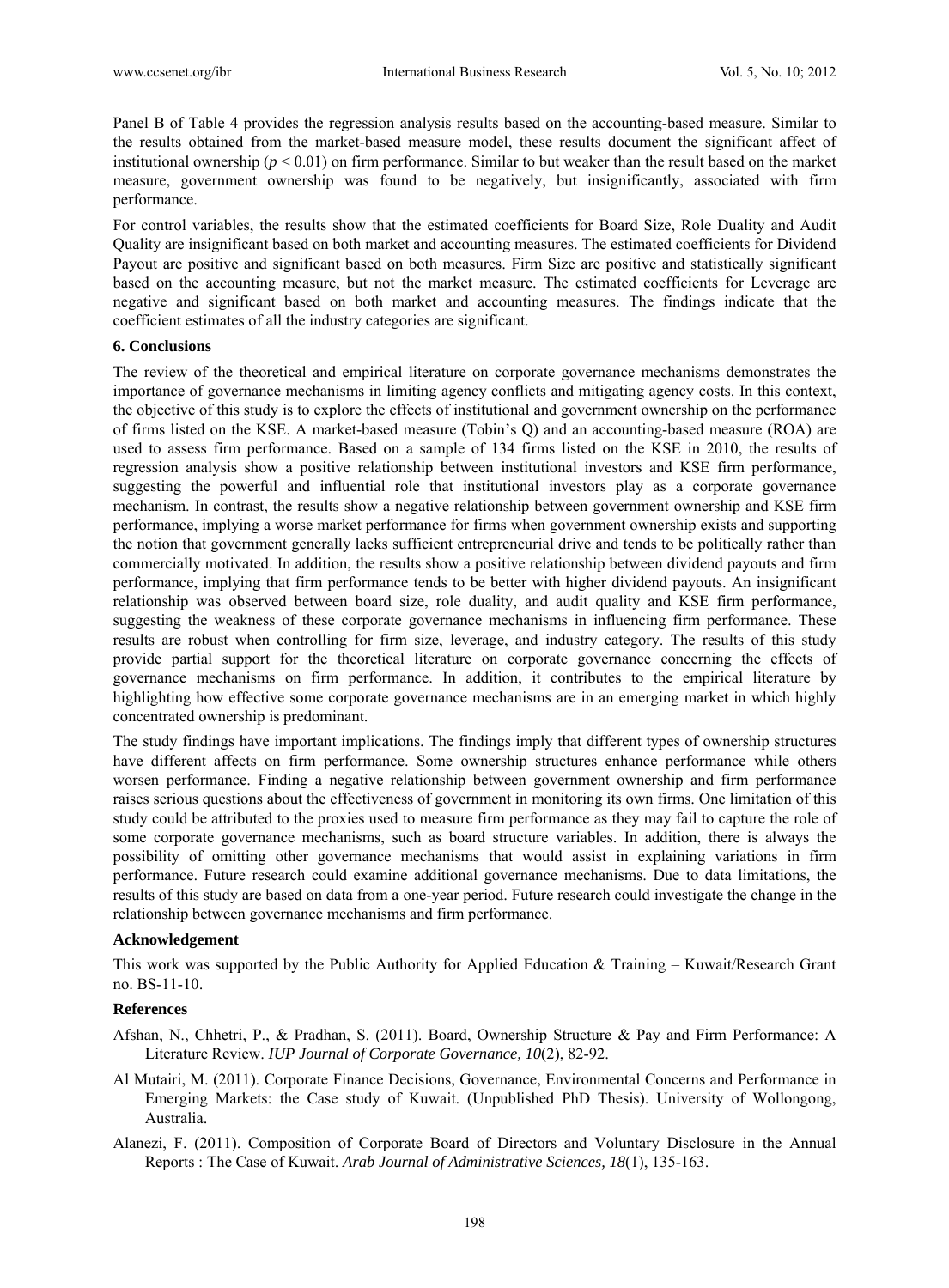- Aljifri, K., & Moustafa, M. (2007). The Impact of Corporate Governance Mechanisms on the Performance of UAE Firms: An Empirical Analysis. *Journal of Economic & Administrative Sciences, 23*(2), 71-93. http://dx.doi.org/10.1108/10264116200700008
- Berle, A. A., & Means, G. C. (1932). *The modern corporation and private property*. New York: Macmillan.

Bos, D. (1991). *Privatization: A Theoretical Treatment*. Oxford: Clarendon Press.

- Brigham, E. F. (1995). *Fundamentals of Financial Management* (7th ed.). Orlando, Florida: Dryden Press.
- Christensen, J., Kent, P., & Stewart, J. (2010). Corporate Governance and Company Performance in Australia. *Australian Accounting Review, 20*(4), 372-386. http://dx.doi.org/10.1111/j.1835-2561.2010.00108.x
- Committee, C. (1992). *Code of Best Practice: Report of the Committee on the Financial Aspects of Corporate Governance*. London, UK: Gee and Co, Ltd.
- Core, J. E., Guay, W. R., & Rusticus, T. O. (2006). Does Weak Governance Cause Weak Stock Returns? An Examination of Firm Operating Performance and Investors' Expectations. *Journal of Finance, 61*(2), 655-687. http://dx.doi.org/10.1111/j.1540-6261.2006.00851.x
- Dahya, J., Lonie, A. A., & Power, D. M. (1996). The Case for Separating the Roles of Chairman and CEO: An Analysis of Stock Market and Accounting Data. *Corporate Governance: An International Review, 4*(2), 71-77. http://dx.doi.org/10.1111/j.1467-8683.1996.tb00136.x
- Dalton, D. R., Daily, C. M., Ellstrand, A. E., & Johnson, J. L. (1998). Meta-Analytic Reviews of Board Composition, Leadership Structure, and Financial Performance. *Strategic Management Journal 19*(3), 269-269. http://dx.doi.org/10.1002/(SICI)1097-0266(199803)19:3<269::AID-SMJ950>3.3.CO;2-B
- DeAngelo, L. (1981). Auditor Size and Audit Quality. *Journal of Accounting and Economics, 3*(3), 183-199. http://dx.doi.org/10.1016/0165-4101(81)90002-1
- Denis, D. K., & McConnell, J. J. (2003). International corporate governance. *Journal of Financial and Quantitative Analysis, 38*(1), 1-36. http://dx.doi.org/10.2307/4126762
- Duggal, R., & Millar, J. (1999). Institutional ownership and firm performance: The case of bidder returns. *Journal of Corporate Finance, 5*(2), 103-117. http://dx.doi.org/10.1016/S0929-1199(98)00018-2
- Dybvig, P., & Warachka, M. (2011). Tobin's Q Does Not Measure Performance: Theory, Empirics, and Alternative Measures. Available at SSRN: http://ssrn.com/abstract=1562444.
- Eng, L. L., & Mak, Y. T. (2003). Corporate governance and voluntary disclosure. *Journal of Accounting and Public Policy, 22*(4), 325-345. http://dx.doi.org/10.1016/S0278-4254(03)00037-1
- Fama, E. F., & Jensen, M. C. (1983). Separation of Ownership and Control. *Journal of Law and Economics, 26*(2), 301-301. http://dx.doi.org/10.1086/467037
- Gillan, S. L., & Starks, L. T. (2003). Corporate Governance, Corporate Ownership, and the Role of Institutional Investors: A Global Perspective. *Journal of Applied Finance, 13*(2), 4-22.
- Gorton, G., & Kahl, M. (1999). Blockholder Identity, Equity Ownership Structures, and Hostile Takeovers. *NBER Working Paper Series*, No. w7123. Available at SSRN: http://ssrn.com/abstract=165132.
- Gujarati, D. N. (2003). *Basic Econometrics* (3rd ed.). New Yourk: McGraw-Hill.
- Gürbüz, A. O., Aybars, A., & Kutlu, Ö. (2010). Corporate Governance and Financial Performance with a Perspective on Institutional Ownership: Empirical Evidence from Turkey. *Journal of Applied Management Accounting Research, 8*(2), 21-37.
- Haniffa, R., & Hudaib, M. (2006). Corporate Governance Structure and Performance of Malaysian Listed Companies. *Journal of Business Finance and Accounting, 33*(7-8), 1034-1062. http://dx.doi.org/10.1111/j.1468-5957.2006.00594.x
- Haniffa, R. M., & Cooke, T. E. (2002). Culture, corporate governance and disclousure in Malaysian corporations. *Abacus, 38*(3), 317. http://dx.doi.org/10.1111/1467-6281.00112
- Ibrahim, H., & Samad, F. A. (2011). Corporate Governance Mechanisms and Performance of Public-Listed Family-Ownership in Malaysia. *International Journal of Economics and Finance, 3*(1), 105-115.
- Jaafar, A., & El-Shawa, M. (2009). Ownership concentration, board characteristics and performance: evidence from Jordan. *Research in Accounting in Emerging Economies, 9*, 73-95.